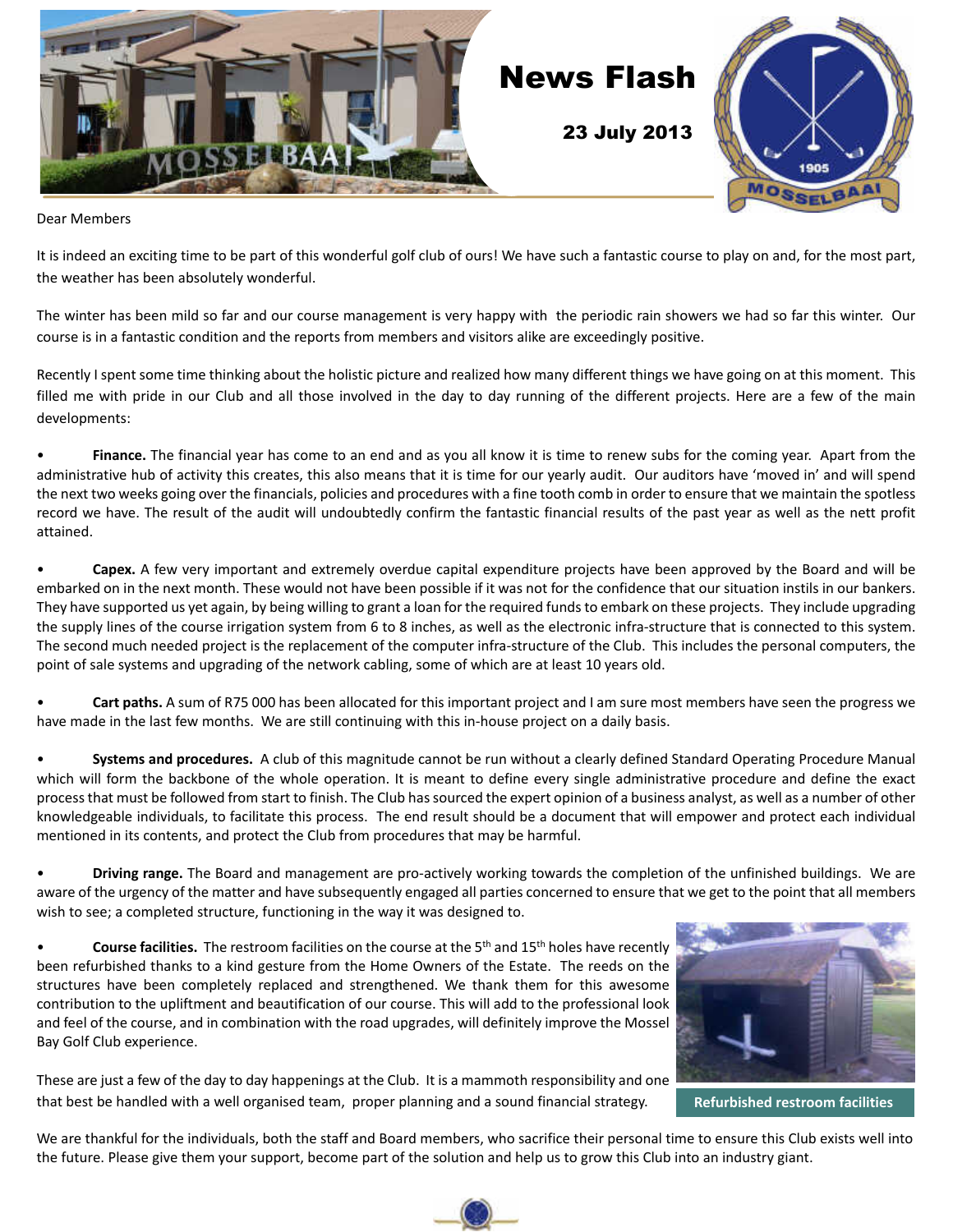#### **PERSONEEL LID VAN DIE MAAND**

Soos hierbo genoem is die Klub baie trots op sy personeel en die persoonlike opofferings wat hulle maak op 'n daaglikse basis ten einde te verseker dat ons Klub soos 'n droom funksioneer. Die laaste twee jaar was nie baie maklik vir personeel nie, en daarom salueer ons dié wat deur die moeilike tye by die Klub gestaan het en hulle steeds hul deel doen

Die Bestuur het dit goed gedink om maandeliks 'n personeellid uit te sonder wat buitengewoon presteer en Junie maand se wenner is MARELIZE PUREN. Marelize is betrokke by die admin van die Klub, en as assistent vir ons rekenkundige beampte is sy verantwoordelik vir o.a. die fakturering, stelselopdatering met bestellings, opdateer van ledegetalle. Sy dien ook as aflos ontvangsdame wanneer nodig. Marelize is vanjaar al 10 jaar betrokke by die Klub, en die ouer lede sal onthou dat sy ook haar buiging in die gholf winkel gemaak het waar sy saam met Gale Yarwoord gewerk het vir baie jare. Baie dankie Marelize, Mosselbaai Gholfklub erken hiermee jou bydrae en waardeer dit wat jy doen.



*MARELIZE PUREN*

Danksy die vriendelike samewerking van GREENWAYS RESTAURANT kan die gelukkige wenner 'n ete van sy/haar keuse geniet geborg deur Tony Scholtz van Greenways.

Baie geluk en baie dankie Marelize! Geniet jou ete!

#### **LOCAL RULES**

Please note that the Course Sub Committee has decided that the water fountain at the 15th hole will be treated as a lateral water hazard. The stakes have been changed to red stakes.

We also want to remind members that the placing rule has been amended from one club length to one card length. We find that, despite it being widely announced, a lot of players still seem to be unaware of the change.

The third issue we would like to stress is taking care of our course. We ask members to help us by repairing their (and other) divots and pitchmarks, as well as staying out of the environmentally sensitive area between the 10th and 11th holes. We are not able to be everywhere at all times, and thus would appreciate being notified if members notice the misuse of our course by any golfers. It is always easier to deal with an incident the moment it happens, rather than weeks later.



#### **DIESEL TENK**

Graag wil ons hiermee vir Mnr Kosie Otto en sy maatskappy hartlik bedank vir die skenking van 'n splinternuwe dieseltenk wat hy vir ons gefasiliteer het. Die tenk staan agter die Klubhuis en word gebruik om parrafien te berg. Die parrafien word gebruik om warm water vir die kleedkamers te voorsien.

Ons bestaande tenk het begin onklaar raak en was bykans deurgeroes.

Die koste van 'n nuwe tenk beloop ongeveer R12 000, waarvoor daar nie begroot is nie Meneer Otto se bydrae is nie alleen onselfsugtig nie, maar ook baie waardevol vanuit 'n finansiële oogpunt. Die Klub waardeer alle gebare soos hierdie en kan nie bestaan sonder mense wat omgee vir die Klub nie. Ons opregte dank.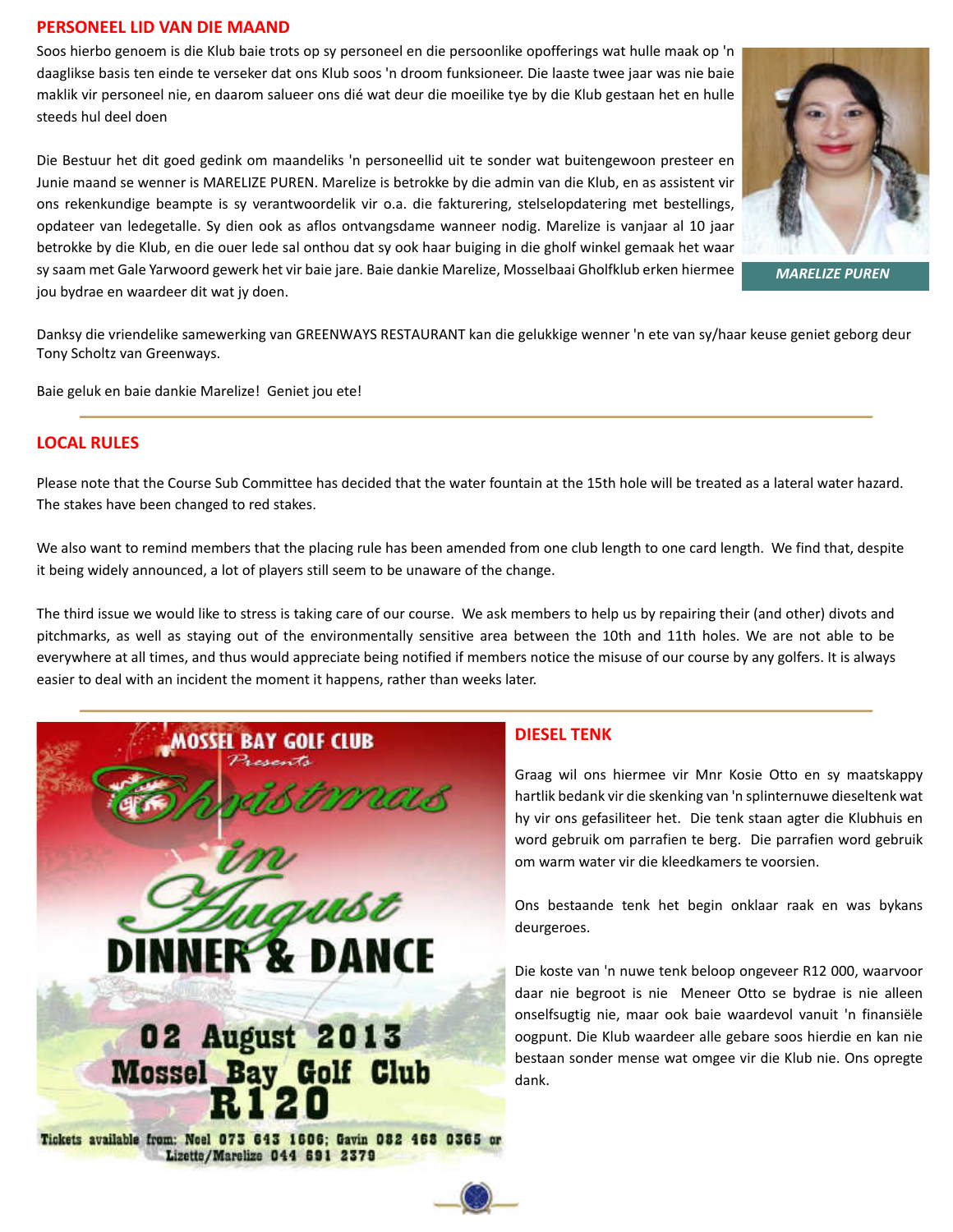### **VRYDAGAANDE VLEISTREKKING:**



Baie dankie aan Andre Marx, eienaar van Ultra Meat (by die Mikeva Sentrum), vir die borg van ons Vrydag-aande se vleistrekking en Fantastic Friday. Indien jy nog nie daar was nie, is dit nou die tyd om van hulle heerlike produkte aan te skaf.

## **UPCOMING EVENTS**

| RAWSON MEDAL                   |
|--------------------------------|
| <b>B LEAGUE &amp; BB MEDAL</b> |
| SAKEMANNE BBSFD                |
|                                |



## **RAADSLID BEMARKING**

Met die onlangse bedanking van Mnr Dick Adcock het die Raad Mnr Christo Langenhoven aangewys as die opvolger om die uiters belangrike taak van Bemarking aan te voer. Hy is 'n plaaslike sakeman en bekende in die Sakemanne groep wat baie betrokke is in ons borgskappe en ook ons Woensdagkompetisies. Hieronder volg 'n verkorte CV van Christo Langenhoven.

**School Attended** 1988 PW Botha College / George

**Apprenticeship Completed** 1989-1993 Lafarge George – Trade: Diesel Mechanic

#### **Working Experience**

1993-1995 Leesar George - Plant & Machinery

#### **1996 Until Now**

During abovementioned time I owned and still own many businesses. Currently I own 5 companies and the fields in which they operate include the following business areas:

#### Scrap metal

Rigging and machine moving Crane truck rentals Leasing out of my own industrial properties Building material sales

#### The skills I excel in include:

- $\bullet$ Marketing
- Personnel Management
- Finances
- Project Management
- Customer Relations
- Mechanical & Hydraulics
- Root Cause Analysis
- Business Systems (Procedures Implementation)
- CPAR (Corrective Procedures)  $\bullet$

#### My inherent strengths include:

- Analysis  $\bullet$
- Visualization
- Interpersonal Relationships
- Problem solving mechanical/business

#### My hobbies include

- Golf
- Fishing - 4x4 Route Driving



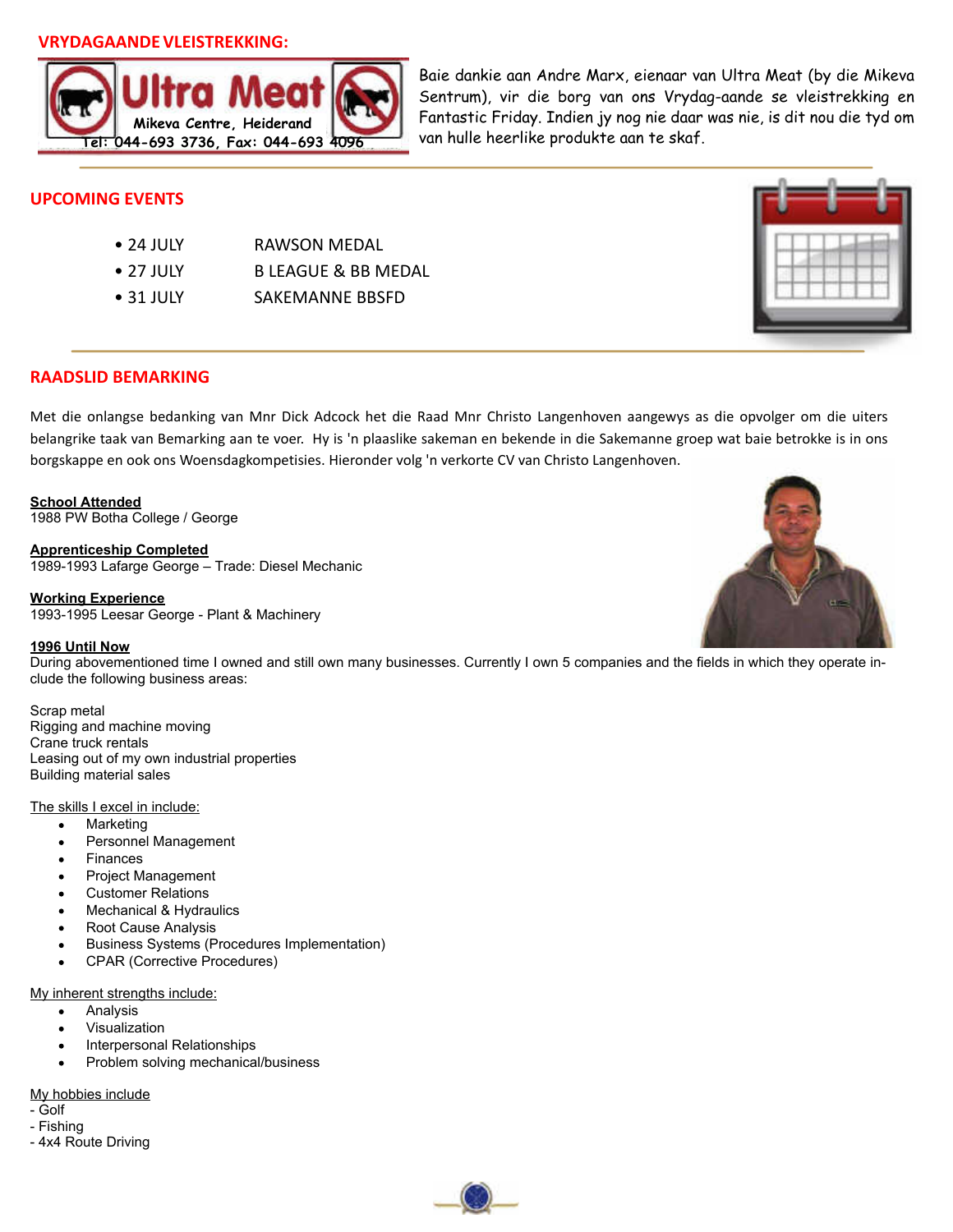#### **ELECTRONIC MEDIA AND SOCIAL MEDIA**







## **JUNIOR GOLF**

Two of our top junior golfers are on their way to play golf in the USA. Jordan Duminy and Martin Vorster will be heading to the US to play in the US Kids World Championships in early August. They have played this event the previous year and achieved excellent results. Good luck boys and may you bring back the trophies.

## **LASER DEVICES**

In the past month we installed laser reflectors on all 18 greens. This process was kindly facilitated by Dave Westbrook from Laserlink. The purpose of this exercise is to assist players that use laser devices in picking up the signal. A small insert is fitted into the mid-section of the flagstick and this act as a reflector bouncing back the signal to your device. (see insert below). This is a much needed improvement as the winds we are famous for, can cause problems when trying to get a reading.



## In The Golf Shop

Distance measurement devices are fast becoming standard golf equipment, and you should stop by today to check out laser rangefinders from Laser Link. Golf. Laser Link rangefinders are the simplest, fastest, and most accurate way to measure your distance to the flagstick. The benefits of a Laser Link rangefinder include:

- . Knowledge Knowing how far you hit each of your clubs is an important step to hitting better shots.
- · Faster, more convenient rounds No more searching for yardage markers.
- . Confidence Take you swing knowing you've got the right yardage and the right club.

There are three models to choose from, so come by today to see which one fits your game.

**Why laser?** www.laserisbetter.com

Play Better. Play Faster. Play Simpler.

www.laserlinkgolf.com

**QuickShot** 

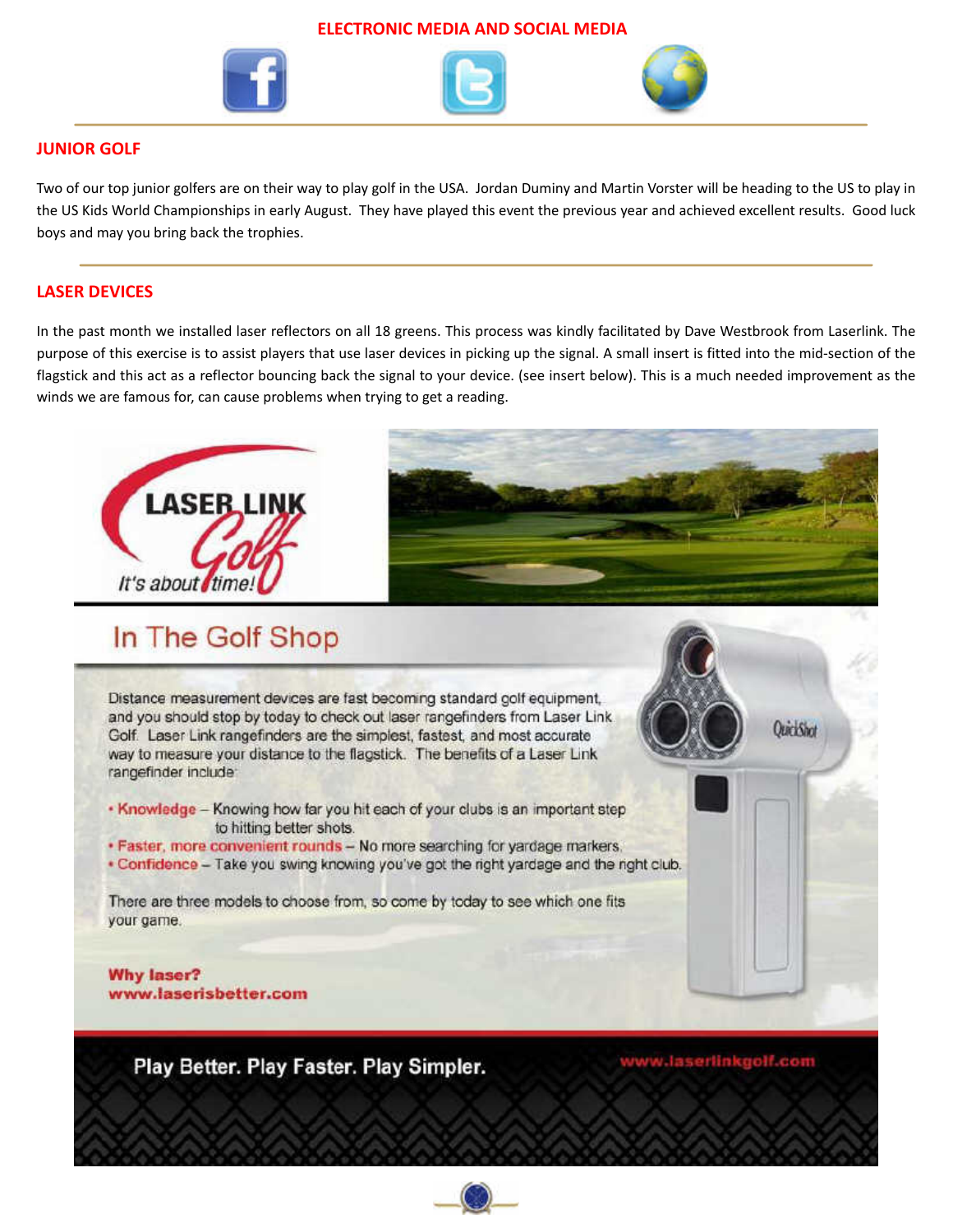## **PLEASE HELP US**

Our course is in a fantastic condition and we would like to keep it that way. Please assist us in repairing your and other player's` divots and pitchmarks. You can also help by pointing out players that do not have sandbags and that do not take proper care of our course. The systematic destruction of our course must be stopped!



## **UITSLAE / RESULTS**





**IND STABLEFORD - 3 Julie 2013**

#### **HOENDER VAN DIE DAG DIV DE VILLIERS**

| A DIVISION 0-9          |                          | <b>SCORE</b> | H/CAP |  |
|-------------------------|--------------------------|--------------|-------|--|
| 1                       | DIV DE VILLIERS          | 42           | 9     |  |
| 2                       | <b>NOEL DOMINGO</b>      | 42           | 6     |  |
| 3                       | <b>WALDO VORSTER</b>     | 42           | 8     |  |
|                         |                          |              |       |  |
| <b>B DIVISION 10-18</b> |                          | <b>SCORE</b> | H/CAP |  |
| 1                       | <b>BENNIE BADENHORST</b> | 41           | 13    |  |
| $\mathbf{2}$            | <b>HANCO RUDOLPH</b>     | 40           | 12    |  |
| 3                       | <b>JOHAN MULLER</b>      | 38           | 15    |  |
| C DIVISION 19+          |                          | <b>SCORE</b> | H/CAP |  |
| 1                       | <b>NODDY SCHUTTE</b>     | 41           | 19    |  |
| $\mathbf{2}$            | <b>BRIAN POWER</b>       | 37           | 22    |  |
| 3                       | <b>PIERS HITCHNER</b>    | 35           | 19    |  |
| <b>NEAREST THE PIN</b>  |                          |              |       |  |
|                         |                          |              |       |  |
| 4                       | <b>GARY BRANDT</b>       |              |       |  |
| 8                       | <b>HEINRICH NEL</b>      |              |       |  |



**15 WALDO VORSTER**





**4 BALL ALLIANCE - 10 July 2013** *PLAYERS IN FIELD 142*

| 1                                                                     | <b>STEVE SCHOEMAN / JOHAN GRIESEL</b><br>DAVE TOMLINSON / WESSEL BRAND       | 80 |  |  |  |
|-----------------------------------------------------------------------|------------------------------------------------------------------------------|----|--|--|--|
| $\mathbf{2}$                                                          | DANIE & JOHANN VAN LANGELAAR<br><b>ANDRE MIDDEL / HENDRIK KRIEK</b>          | 79 |  |  |  |
| 3                                                                     | MICHAEL SELF / STEPHEN LE ROUX<br><b>BENNIE BADENHORST / DIV DE VILLIERS</b> | 77 |  |  |  |
| <b>NEAREST THE PIN</b>                                                |                                                                              |    |  |  |  |
| 4                                                                     | <b>GARY BRANDT</b>                                                           |    |  |  |  |
| 12                                                                    | <b>TIAAN TREDOUX</b>                                                         |    |  |  |  |
| <b>NEAREST THE PIN (2) 18TH LADIES</b><br><b>IRENE SCHOEMAN</b><br>18 |                                                                              |    |  |  |  |
|                                                                       |                                                                              |    |  |  |  |

**NEAREST THE PIN ( 2 )10TH MEN 10 DAVE TOMLINSON**

**THANKS TO RICUS SERFONTEIN AND AIDA MOSSEL BAY**



**Enjoy your golf this week.**

**Louw & Team**